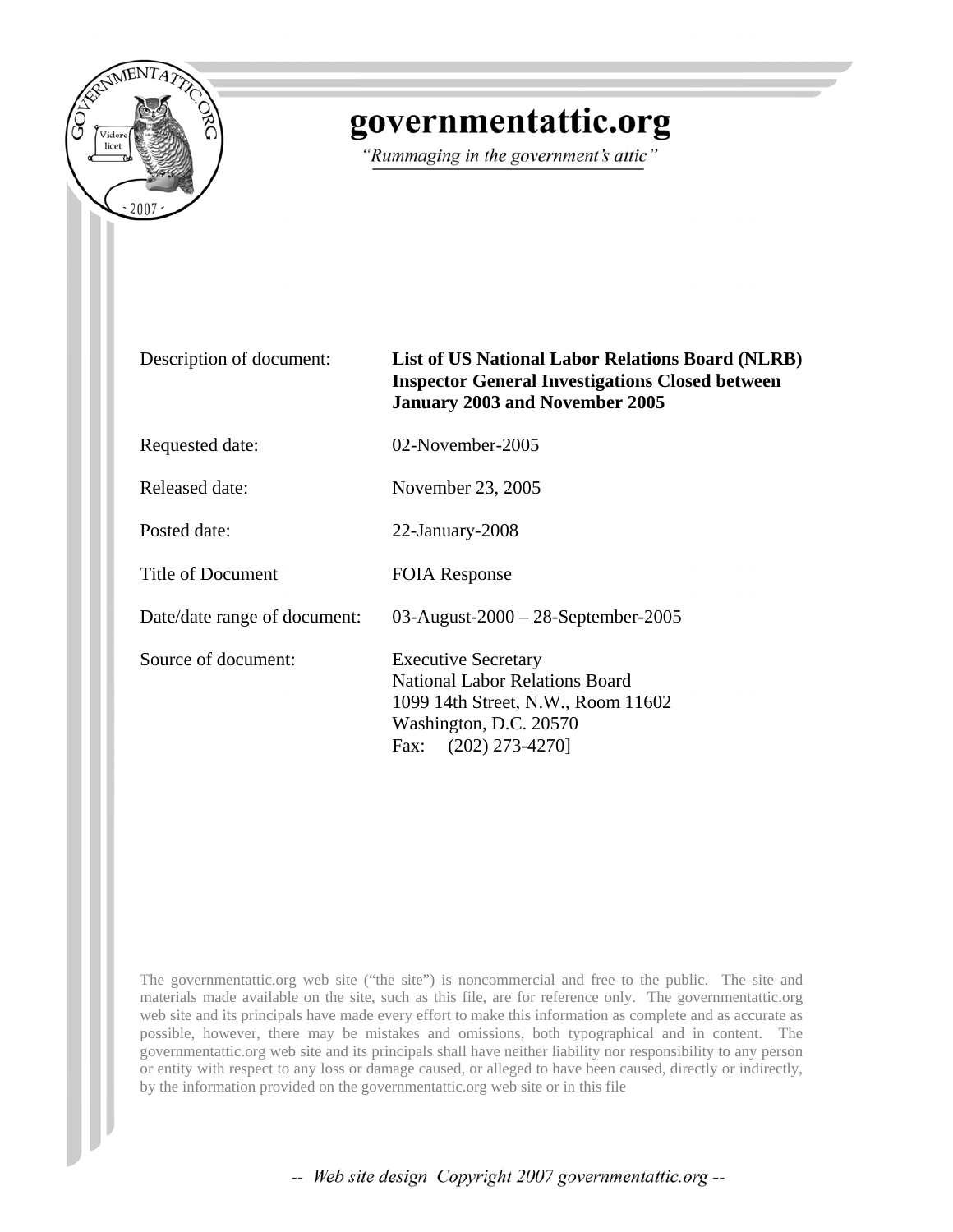

## **United** States **Government**

## **NATIONAL LABOR RELATIONS BOARD**

**OFFICE OF INSPECTOR GENERAL**

Washington, DC 20570-0001

November 23, 2005

This letter is in response to your request for information dated November 2, 2005. Your request was forwarded to this office on November 16,2005, and was reviewed and processed in accordance with the Freedom of Information Act (FOIA).

Your initial request was for "titles, case numbers, and dates opened and closed of all National Labor Relations Board Office of Inspector General investigations closed since January 1,2003." On November 21,2005, I spoke with you, and at that time, you agreed that, because this office does not have data classified as a case "title," you would accept information that identified the type of allegation and type of violation. The enclosed spreadsheet contains the information you requested. To assist you in understanding the nature of the cases described on the spreadsheet, I have also enclosed copies of this office's Semiannual Report to Congress for the period of time covered in your request. Those reports provide a brief summary of investigative cases and the action taken by the Agency.

If you believe the information provided is not responsive to your request, I am the official responsible for the determinations made in processing your request for information. You may obtain a review thereof under the provisions of  $\S$  102.117(c)(2)(ii) of the Board's Rules by filing an appeal with the Chairman, National Labor Relations Board, Washington, DC 20570, within 20 days (excluding Saturdays, Sundays, and legal holidays) from the receipt of this letter. Any appeal should contain a complete statement of the reasons upon which it is based.

Sincerely,

David Berry Counsel to the Inspector General

Enclosures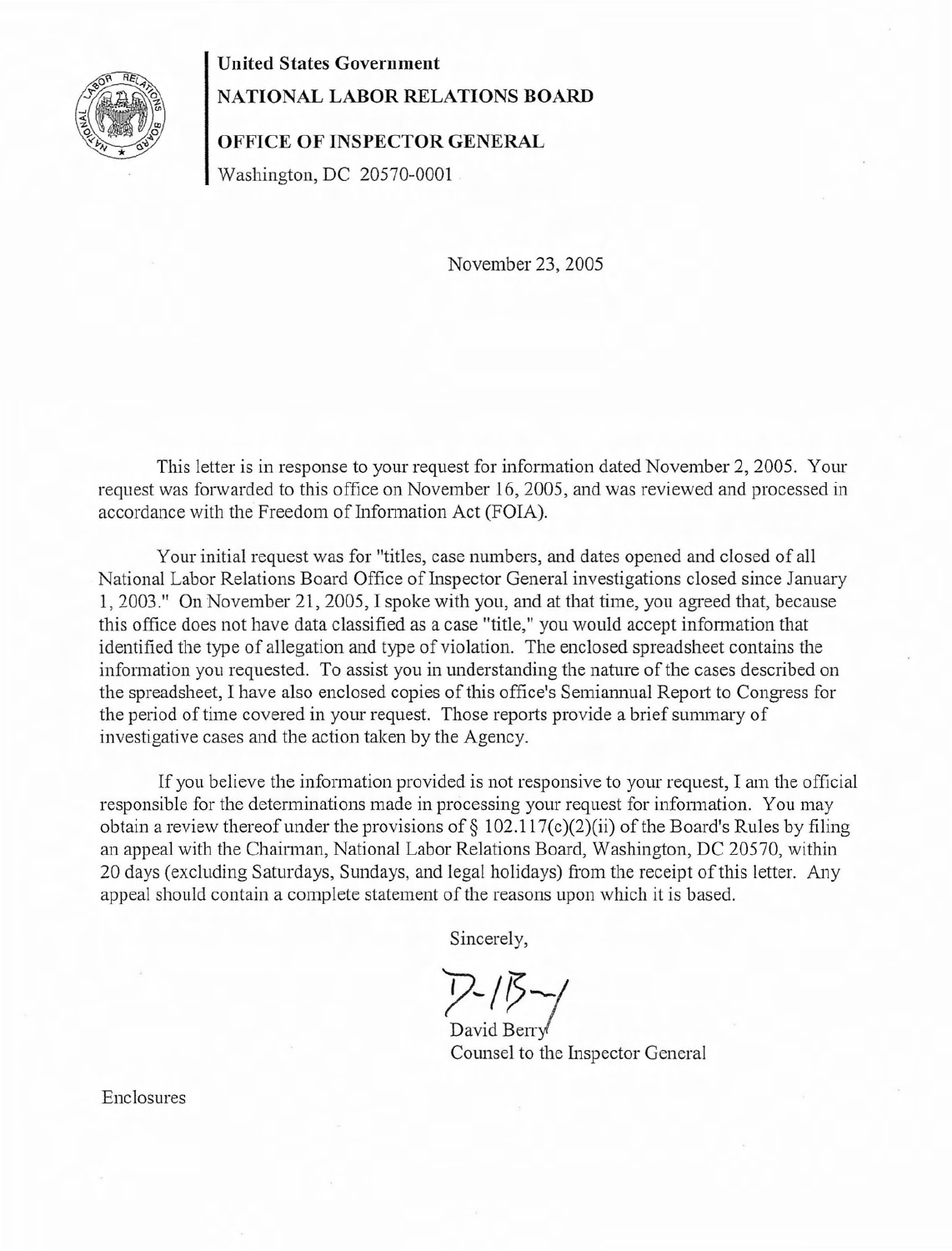| ID          | Project Number | Allegation                | Type of Violation | Date Filed with OIG | Date Closed |
|-------------|----------------|---------------------------|-------------------|---------------------|-------------|
|             | $OIG-I-275(R)$ | Retaliation               | Administrative    | 8/31/2000           | 4/28/2004   |
| OIG-I-283   |                | T&A, GOV Misuse           | Administrative    | 3/21/2001           | 2/10/2003   |
| OIG-I-293   |                | <b>Travel Card Misuse</b> | Administrative    | 1/30/2002           | 1/24/2003   |
| OIG-I-296   |                | <b>Travel Card Misuse</b> | Administrative    | 2/4/2002            | 2/10/2003   |
| OIG-I-297   |                | <b>Travel Card Misuse</b> | Administrative    | 2/4/2002            | 3/27/2003   |
| OIG-I-298   |                | <b>Travel Card Misuse</b> | Administrative    | 2/4/2002            | 2/10/2003   |
| OIG-I-300   |                | <b>Travel Card Misuse</b> | Administrative    | 2/4/2002            | 3/31/2003   |
| OIG-I-301   |                | <b>Travel Card Misuse</b> | Administrative    | 2/4/2002            | 3/27/2003   |
| OIG-I-302   |                | <b>Travel Card Misuse</b> | Administrative    | 2/4/2002            | 5/29/2003   |
| OIG-I-303   |                | <b>Travel Card Misuse</b> | Administrative    | 2/4/2002            | 5/28/2003   |
|             | $OIG-I-304(R)$ | <b>Travel Card Misuse</b> | Administrative    | 3/6/2002            | 5/14/2003   |
| $OIG-I-312$ |                | <b>Travel Card Misuse</b> | Administrative    | 7/7/2002            | 2/28/2003   |
| OIG-I-316   |                | <b>Travel Card Misuse</b> | Administrative    | 8/15/2002           | 2/28/2003   |
| OIG-I-317   |                | Misuse of Property        | Administrative    | 9/23/2001           | 11/13/2003  |
| OIG-I-318   |                | Misuse of GOV             | Administrative    | 10/2/2002           | 4/8/2003    |
| OIG-I-319   |                | Misuse of GOV             | Administrative    | 12/3/2002           | 2/13/2003   |
|             | $OIG-I-320(O)$ | Misuse of Position        | Criminal          | 12/19/2002          | 3/13/2003   |
| OIG-I-321   |                | Internet Pornography      | Administrative    | 12/16/2002          | 9/25/2003   |
| OIG-I-322   |                | Internet Pornography      | Administrative    | 12/16/2002          | 4/4/2003    |
| OIG-I-323   |                | Internet Pornography      | Administrative    | 12/16/2002          | 5/14/2003   |
| OIG-I-324   |                | Internet Pornograph       | Administrative    | 12/16/2002          | 3/12/2003   |
| OIG-I-325   |                | Internet Pornography      | Administrative    | 12/16/2002          | 6/14/2003   |
| OIG-I-326   |                | Misuse of Position        | Administrative    | 12/9/2002           | 5/6/2003    |
| OIG-I-327   |                | Subsidy Fraud             | Administrative    | 1/21/2003           | 3/12/2003   |
| OIG-I-328   |                | Subsidy Fraud             | Administrative    | 1/21/2003           | 3/27/2003   |
| OIG-I-329   |                | Misuse of Property        | Administrative    | 2/25/2003           | 3/13/2003   |
| OIG-I-330   |                | <b>Transit Subsidy</b>    | Administrative    | 3/5/2003            | 5/6/2003    |
| OIG-I-331   |                | <b>Bribery</b>            | Criminal          | 3/7/2003            | 4/23/2003   |
|             |                |                           |                   |                     |             |

 $\mathbb{Q}^{\mathbb{Z}^n} \times \mathbb{Q}^{\mathbb{Z}^n} \times \mathbb{Q}^{\mathbb{Z}^n}$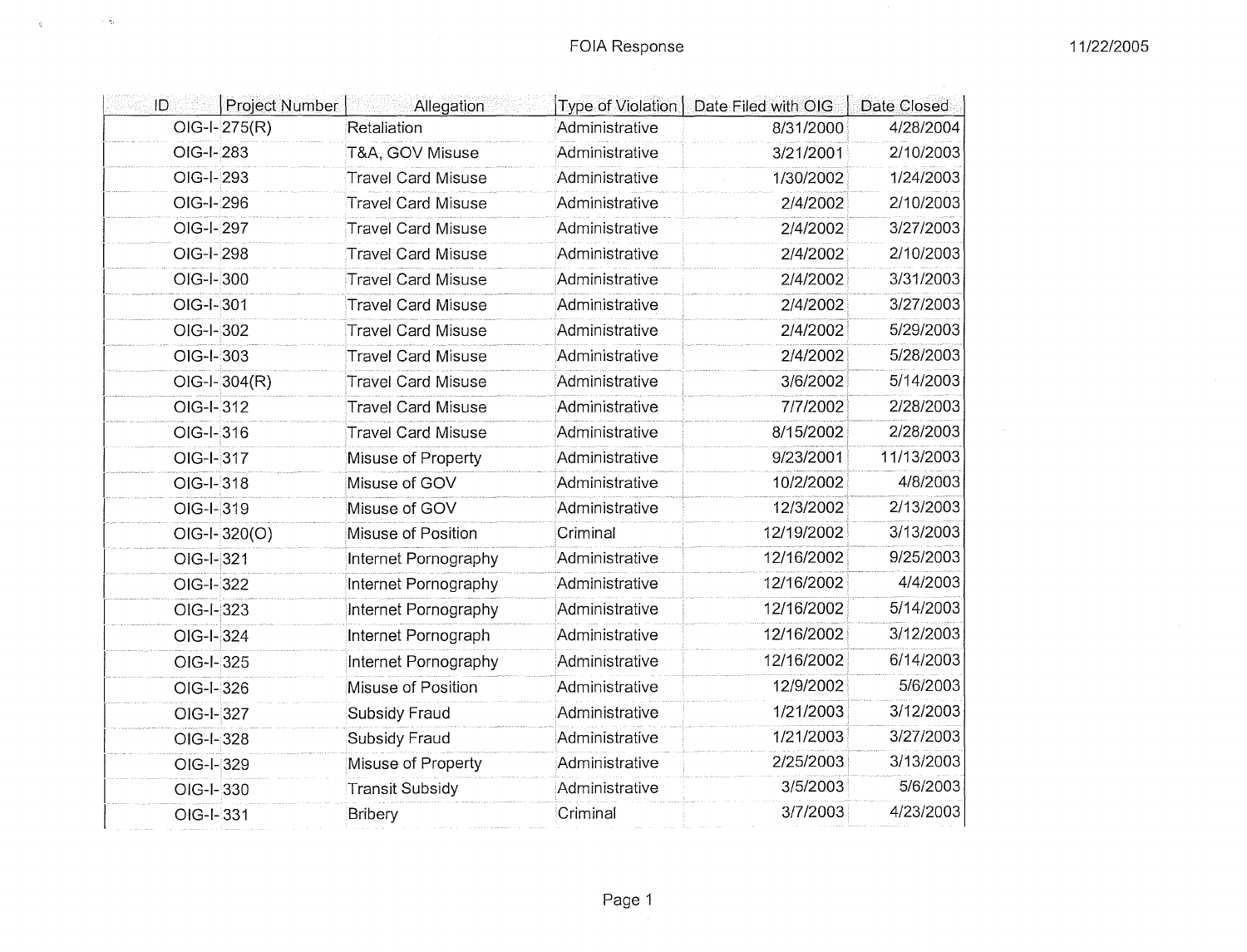| ID          | Project Number | Allegation                   | Type of Violation | Date Filed with OIG | Date Closed |
|-------------|----------------|------------------------------|-------------------|---------------------|-------------|
| OIG-I-332   |                | Time and Attendance          | Administrative    | 4/1/2003            | 12/3/2003   |
| $OIG-I-333$ |                | <b>FECA Fraud</b>            | Criminal          | 4/16/2003           | 5/6/2003    |
| OIG-I-334   |                | Witness Intimdation          | Criminal          | 4/16/2003           | 10/16/2003  |
| $OIG-I-335$ |                | <b>False Statement</b>       | Administrative    | 8/13/2003           | 11/3/2003   |
| OIG-I-336   |                | <b>False Statement</b>       | Administrative    | 8/13/2003           | 11/3/2003   |
| OIG-I-337   |                | False statement              | Administrative    | 8/13/2003           | 11/3/2003   |
| OIG-I-338   |                | <b>False Statement</b>       | Administrative    | 8/13/2003           | 11/3/2003   |
| $OIG-I-339$ |                | <b>False Statement</b>       | Administrative    | 8/13/2003           | 11/4/2003   |
| OIG-I-340   |                | False Statement              | Administrative    | 8/13/2003           | 12/2/2003   |
| OIG-I-341   |                | <b>False Statement</b>       | Administrative    | 8/13/2003           | 11/3/2003   |
| OIG-I-342   |                | False Statement              | Administrative    | 8/13/2003           | 11/3/2003   |
| OIG-I-343   |                | <b>False Statement</b>       | Administrative    | 8/29/2003           | 11/3/2003   |
| OIG-I-344   |                | False Statement              | Administrative    | 9/5/2003            | 12/2/2003   |
| OIG-I-345   |                | <b>False Statement</b>       | Criminal          | 9/5/2003            | 1/6/2005    |
| OIG-I-346   |                | <b>False Statement</b>       | Administrative    | 9/11/2003           | 11/3/2003   |
| OIG-I-347   |                | Ethics                       | Administrative    | 9/21/2003           | 2/9/2004    |
| $OIG-I-348$ |                | Misuse of Property           | Administrative    | 12/29/2003          | 2/10/2004   |
| OIG-I-350   |                | <b>Transit Subsidy Fraud</b> | Criminal          | 2/11/2004           | 9/23/2004   |
| OIG-I-351   |                | <b>Transit Subsidy Fraud</b> | Criminal          | 2/11/2004           | 4/27/2004   |
| OIG-I-352   |                | <b>Transit Subsidy Fraud</b> | Criminal          | 2/11/2004           | 5/28/2004   |
| OIG-I-353   |                | <b>Transit Subsidy Fraud</b> | Criminal          | 2/11/2004           | 4/27/2004   |
| $OIG-I-354$ |                | <b>Transit Subsidy Fraud</b> | Criminal          | 2/11/2004           | 5/12/2004   |
| OIG-I-355   |                | <b>Transit Subsidy Fraud</b> | Criminal          | 2/11/2004           | 5/28/2004   |
| OIG-I-356   |                | <b>Transit Subsidy Fraud</b> | Criminal          | 2/11/2004           | 5/28/2004   |
| OIG-I-357   |                | Abuse of Position            | Administrative    | 2/27/2004           | 5/4/2003    |
| OIG-I-358   |                | Illegal Agreement            | Administrative    | 3/9/2004            | 4/27/2004   |
|             | $OIG-I-359(R)$ | Misuse of Agency Property    | Administrative    | 3/11/2004           | 4/27/2004   |
| OIG-I-360   |                | Misuse of Internet           | Administrative    | 6/17/2004           | 1/6/2005    |
|             |                |                              |                   |                     |             |

 $\frac{d\mathbf{r}}{d\mathbf{r}} = \frac{1}{\sqrt{2\pi}}\sum_{i=1}^{N} \frac{d\mathbf{r}}{d\mathbf{r}} \label{eq:1}$